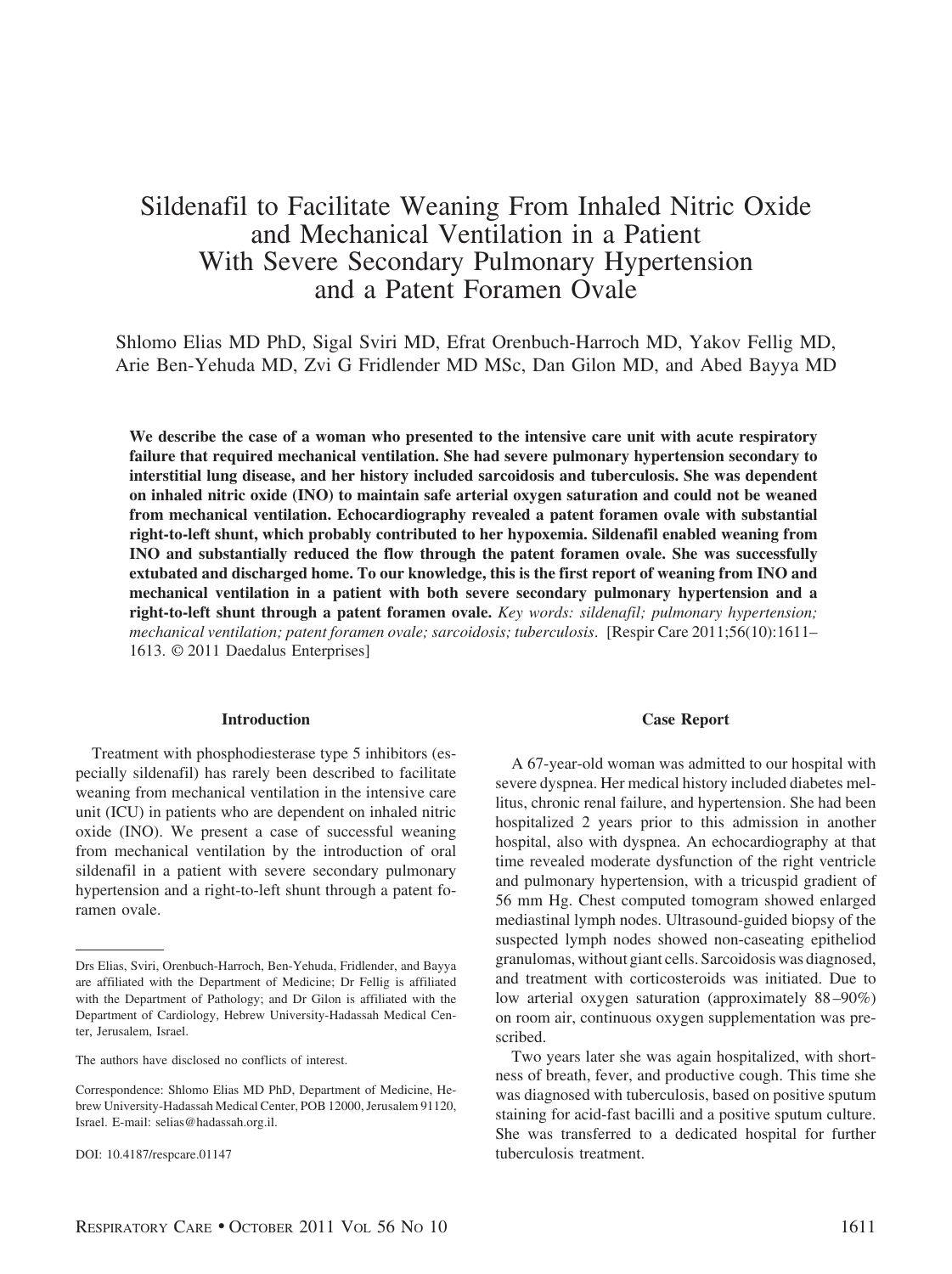Two weeks after her discharge she presented to our hospital with severe dyspnea. On physical examination she was tachypneic and her  $S_{pO_2}$  was 66% on room air. Blood pressure was 160/82 mm Hg, heart rate was 109 beats/min, and she was apyrexial. She had crepitations at both lung bases and clubbing of the fingers. Her laboratory tests revealed mild acute renal failure (creatinine  $171 \mu$ mol/L), leukocytosis (14.9  $\times$  10<sup>9</sup> cells/L), and severe uncompensated metabolic acidosis (pH  $7.22$ , HCO<sub>3</sub> 15 mmol/L,  $P_{CO_2}$  37.4 mm Hg). Due to the severe respiratory distress, she was intubated, but her arterial oxygen saturation remained low (60%) despite a high  $F_{IO_2}$ . Computed tomography angiography excluded pulmonary embolism, but was compatible with interstitial lung disease. The computed tomogram showed alveolar infiltrates and many enlarged lymph nodes (up to 15 mm) in the mediastinum and lung hila.

She was transferred to the medical ICU for further treatment, where she was mechanically ventilated with a pressure control mode. Due to the ongoing severe hypoxemia we added inhaled nitric oxide gas (INO) at 20 ppm, which allowed lower PEEP and lower  $F_{IO_2}$ . Intravenous vasopressors were required to maintain adequate systemic blood pressure. She received intravenous hydrocortisone (50 mg, 3 times a day) and broad-spectrum antibiotics, which were subsequently narrowed to cover recurrent growth of extended-spectrum  $\beta$ -lactamase *Klebsiella pneumoniae* in the sputum. We also resumed full anti-tuberculosis treatment.

Echocardiography showed severe enlargement of the right ventricle, with severe dysfunction, pulmonary hypertension (tricuspid gradient 48 mm Hg), mild to moderate mitral regurgitation, and preserved systolic function of the left ventricle. Bronchoscopy with bronchoalveolar lavage excluded any additional infectious cause. Due to the severe hypoxemia and diffuse pulmonary infiltrates we initiated a trial of high-dose corticosteroid (2 mg per kg of methylprednisolone). Her renal failure and metabolic acidosis resolved after fluid administration.

She remained dependent on mechanical ventilation and INO to maintain safe arterial oxygen saturation. Reducing the INO concentration even by 2–3 ppm suddenly decreased her  $P_{aO_2}$ . We then considered the possibility that an intracardiac shunt might be contributing to the hypoxemia. Transthoracic echocardiography, followed by transesophageal echocardiography, both with injection of agitated saline, showed severe pulmonary hypertension (tricuspid systolic gradient 70 mm Hg) and substantial right-to-left shunt through a large (0.7-cm) patent foramen ovale (Fig. 1).

To accurately measure the pulmonary pressures while varying the INO dose, we inserted a pulmonary artery catheter. Gradual increase in INO concentration reduced the pulmonary artery pressure. Oral sildenafil had an even greater effect (Table 1). We therefore initiated oral sildenafil, with dose escalation from 20 mg 3 times a day initially up to 60 mg 3 times a day. Sildenafil enabled



Fig. 1. Transesophageal echocardiogram of a patent foramen ovale (white arrows) with a right-to-left shunt. A: With colored Doppler scan. B: With agitated saline contrast. C and D: Mediastinal lymph node biopsy shows non-caseating granuloma (hematoxylin and eosin stain at (C) magnification 4, and (D) magnification 10.

| Table 1. | Pulmonary Artery Pressure, Measured With a Pulmonary      |
|----------|-----------------------------------------------------------|
|          | Artery Catheter, With Increasing Concentration of Inhaled |
|          | Nitric Oxide, Before and After Sildenafil                 |

|                   | Inhaled Nitric Oxide<br>Concentration<br>(ppm) | Pulmonary Artery<br>Pressure (mm Hg) |      |
|-------------------|------------------------------------------------|--------------------------------------|------|
|                   |                                                | Systolic/diastolic                   | Mean |
| Before Sildenafil |                                                |                                      |      |
|                   | 0                                              | 77/56                                | 65   |
|                   | 10                                             | 68/49                                | 57   |
|                   | 20                                             | 71/52                                | 60   |
|                   | 30                                             | 68/52                                | 60   |
|                   | 40                                             | 65/53                                | 59   |
| After Sildenafil  |                                                |                                      |      |
|                   | 0                                              | 45/36                                |      |

weaning the patient from INO and mechanical ventilation in 5 days, after a total of 25 days of mechanical ventilation. Arterial oxygen saturation improved markedly, to - 90% on oxygen at 2–3 L/min via nasal cannula. A repeat echocardiography before the patient was discharged showed ongoing severe right-ventricular dysfunction and severe pulmonary hypertension, but a substantial decrease in the flow through the patent foramen ovale.

Review of the initial lymph node biopsy specimen from 2 years prior confirmed epitheliod granulomas but no necrosis or giant cells and a negative stain for acid-fast bacilli (see Fig. 1). She was eventually discharged home.

## **Discussion**

Our patient had severe pulmonary hypertension secondary to interstitial lung disease (sarcoidosis/tuberculosis), and a patent foramen ovale, and was weaned from INO